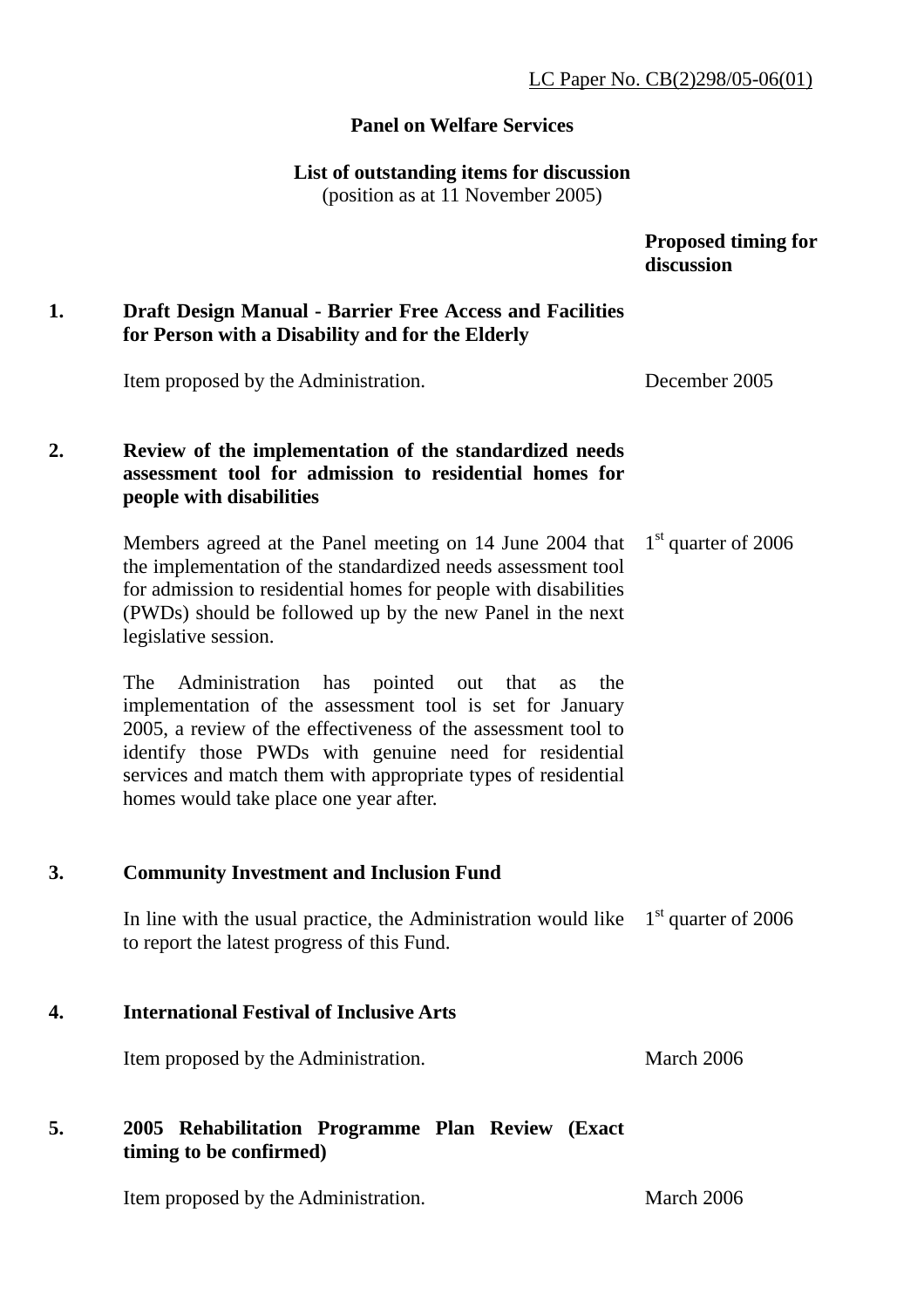# **6. Charitable fund-raising activities**

The Administration's paper on enhancing the monitoring of charitable fund-raising activities was discussed at the Panel meeting on 19 July 2004. Members agreed that the proposal of regulating funding-raising activities by mail should be followed up by the new Panel in the next legislative session. 2<sup>nd</sup> quarter of 2006

The Reference Guide on Best Practices for Charitable Fund-raising Activities has been promulgated in November 2004. The Administration would review the situation in one year.

### **7. Social security assistance for needy elderly in Hong Kong**

Discussions were held at the Panel meeting on 13 June 2005. The Administration was requested to brief the Panel about its thinking on how better to provide retirement protection to the current and future generation of older persons by the end of the year. 2<sup>nd</sup> quarter of 2006

# **8. Subsidy arrangements for residential care services for frail elders**

The Administration aims to report progress on the work relating to the feasibility of developing the proposed Fee Assistance Scheme for residential care services for frail elders, taking into account the suggestion of establishing a separate financial assistance scheme for elders and other views expressed by members on the matter on 12 May 2003.  $2<sup>nd</sup>$  quarter 2006

## **9. Infirmary care in non-hospital setting**

The Administration consulted the Panel in December 2004 on a proposal to launch a trial scheme to provide infirmary care places for medically stable elders in a non-hospital setting. In the light of feedback from the Panel and the sector during the consultation process, the Administration is considering the best way to bring forward the proposal. 2<sup>nd</sup> quarter of 2006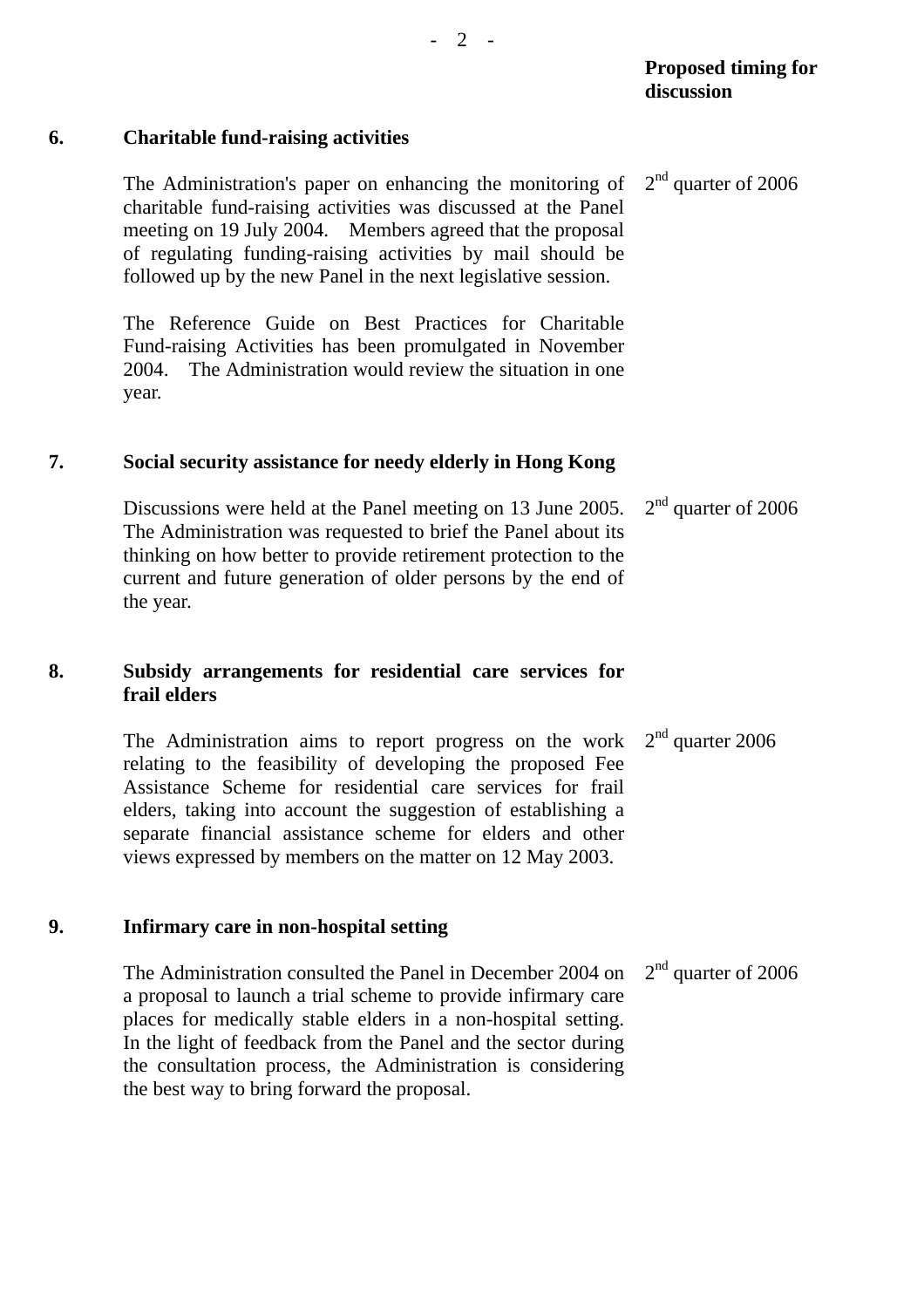# **10. Progress report on the pilot implementation of the Comprehensive Child Development Service**

The Administration wish to report progress of the  $2<sup>nd</sup>$  quarter of 2006 implementation of this pilot scheme.

# **11. Latest situation on the implementation of review of family services**

Item proposed by Hon Albert CHAN at the Panel meeting on  $3<sup>rd</sup>$  quarter of 2006 12 October 2004.

The Administration has advised that transformation of all existing FSCs/counselling units into 61 IFSCs was completed in March 2005. A review on the implementation of the aforesaid transformation would take place after one year.

# **12. Report of the Subcommittee on Guardianship and Custody of the Law Reform Commission**

At the meeting held on 11 March 2002, members agreed that the Administration should brief the Panel on the above report when it became available. Mid 2006

The Report on Custody and Access by the Subcommittee on Guardianship and Custody of the Law Reform Commission was released on 7 March 2005. The Administration is studying the recommendations carefully and will consider how to take forward the relevant recommendations together with the recommendations made in the other two earlier reports, namely, the Report on Guardianship of Children and Report on International Parental Child Abduction.

### **13. Partnership Fund for the Disadvantaged**

The Administration would like to report the progress of this Mid 2006 Fund.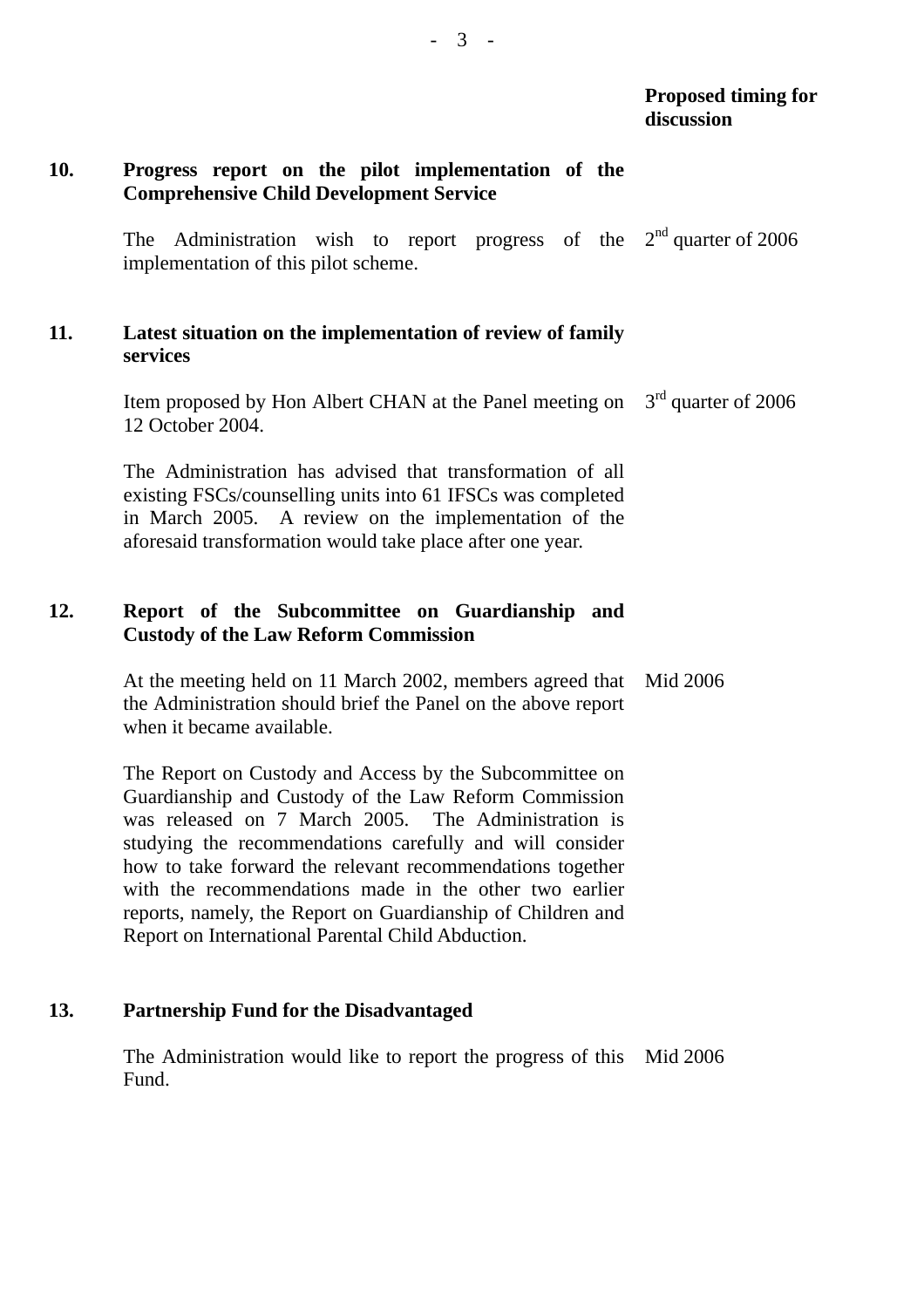### **14. Evaluation of the re-engineered community support services for elders**

Item proposed by Hon CHAN Yuen-han.  $4<sup>th</sup>$  quarter of 2006

### **15. Workload of social workers**

Item proposed by Hon Mrs Sophie LEUNG at the Panel To be decided meeting on 12 October 2004.

The Administration is now studying the subject and will discuss the issue with members upon completion of the work.

# **16. Establishing formal arrangements on adoption with the Mainland**

At the request of the Bills Committee on Adoption (Amendment) Bill 2003, the Administration undertook to study the need to establish formal arrangements on adoption with the Mainland and consult the relevant Panel in due course. To be decided

The Administration is liaising this with the Central People's Government and will revert to the Panel in due course.

# **17. Social welfare planning mechanism, subvention system for the welfare sector and efficiency savings with regard to the welfare sector in the period from 2005-06 to 2008-09**

At the Panel meeting on 8 March 2004, the Administration was requested to brief members in June 2004 on the progress made for implementing the 0-0-X funding proposal for the welfare sector and the development of a blueprint for the social welfare policies, and to respond to the Hong Kong Council of Social Service's requests for reviewing the Lump Sum Grant (LSG) subvention system, in particular the aspect relating to funding of personal emoluments. To be decided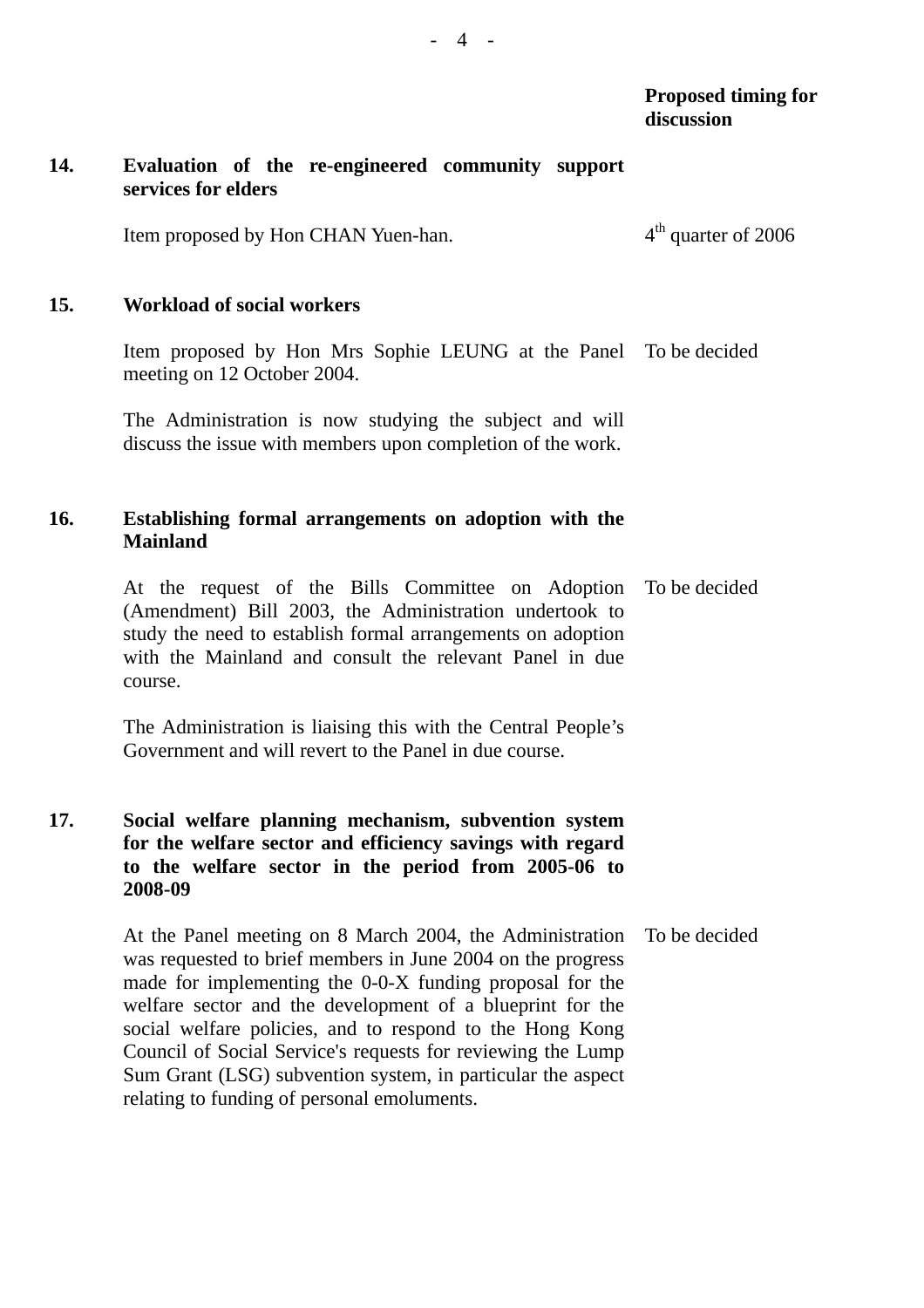**Proposed timing for discussion** 

The efficiency savings for 2005-06 was discussed at the Panel meeting held on 13 December 2004. The Administration would continue to work closely with the welfare sector to ease/smooth the efficiency savings exercise, and will render assistance to those non-governmental organisations that have genuine difficulties in meeting the savings targets.

# **18. Incorporating the posts of programme assistant, youth ambassador, peer counsellor and other similar temporary frontline posts into the staff establishment of the subvented organisations providing welfare services**

The Panel was requested by Duty Roster Members to follow To be decided up the matter with the Administration.

The Administration's position on the issue had been sent to the Panel vide LC Paper No.  $CB(2)1022/04-05(01)$  on 8 March 2005 (Chinese version only).

### **19. Rehab buses for disabled persons**

Referred for follow-up by the Panel at a special meeting of To be decided Finance Committee held on 13 April 2005.

# **20. Provision of after death services to the needy elders, including raising the amount of burial grant under the CSSA Scheme**

Referred for follow-up by Duty Roster Members following their meeting with a deputation on 27 September 2005. To be decided

### **21. Early release of CSSA to adult discharged offenders**

Referred for follow-up by Duty Roster Members following To be decided their meeting with a deputation on 6 October 2005.

### **22. Setting up of a refuge centre for abused men**

Referred for follow-up by Duty Roster Members following To be decided their meeting with a deputation on 13 June 2005.